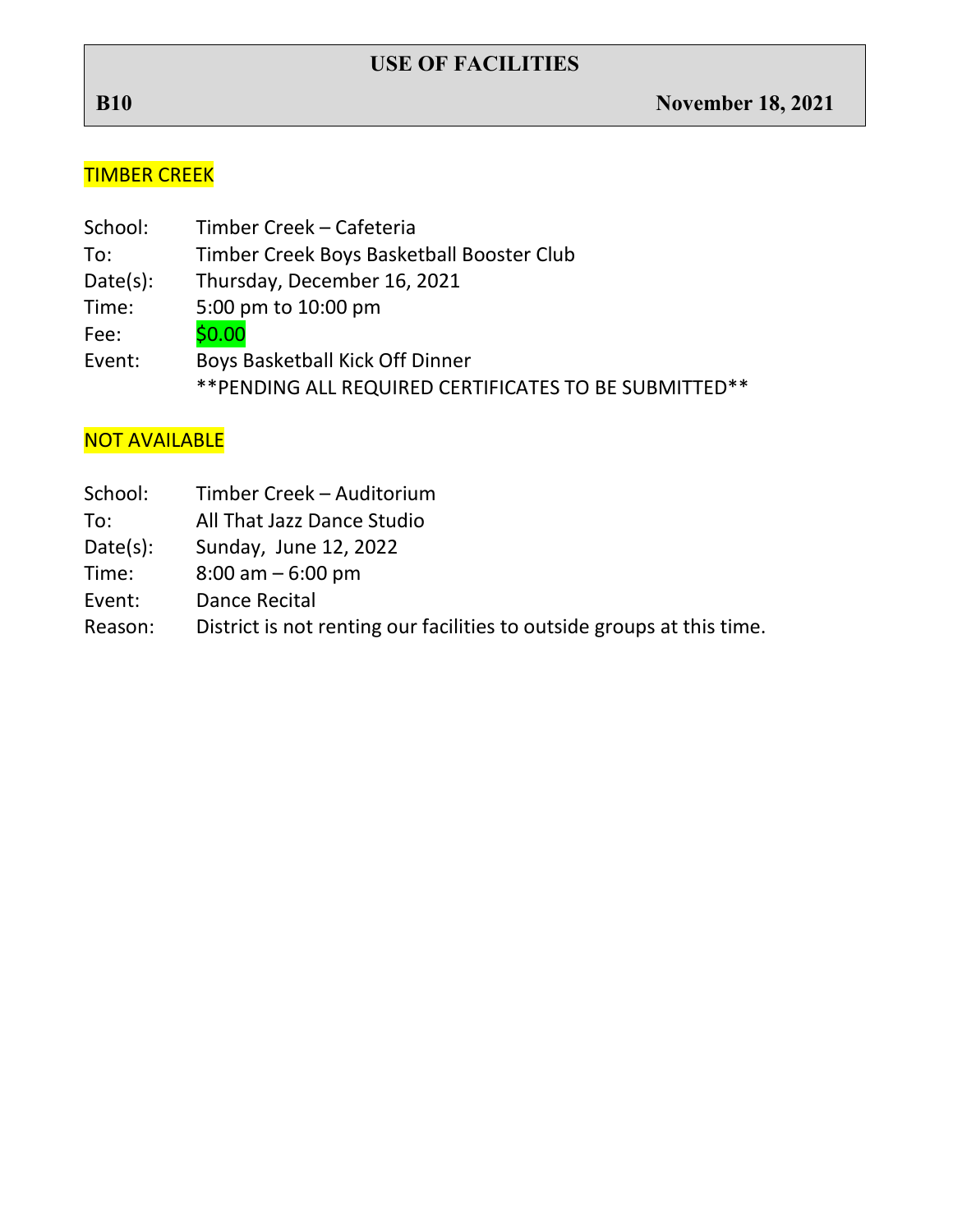# **USE OF FACILITIES**

**B10 October 21, 2021** 

| <b>HIGHLAND</b> |                                                                        |
|-----------------|------------------------------------------------------------------------|
| School:         | Highland – Parking Lot                                                 |
| To:             | Gloucester Twp. Day Scholarship Committee                              |
| Date(s):        | Saturday, October 16, 2021                                             |
| Time:           | 1:30 PM $- 7:30$ PM                                                    |
| Fee:            | \$0.00                                                                 |
| Event:          | Overflow parking for GT Food Truck and Craft Beer Festival held on BHP |
|                 | In Downtown Blackwood.                                                 |
|                 | ** PENDING ALL REQUIRED CERTIFICATES TO BE SUBMITTED **                |
| School:         | Highland - Cafeteria                                                   |
| To:             | <b>Highland Youth Soccer</b>                                           |
| Date(s):        | Thursday, November 18, 2021                                            |
| Time:           | $8:00$ PM $-9:30$ PM                                                   |
| Fee:            | 50.00                                                                  |
| Event:          | <b>Club Membership Meeting</b>                                         |
|                 | ** PENDING ALL REQUIRED CERTIFICATES TO BE SUBMITTED **                |
| School:         | Highland - Auxiliary Gymnasium                                         |
| To:             | <b>Highland Jr. Wrestling</b>                                          |
| Date(s):        | Monday - Thursday - November 29, 2021 - March 1, 2022                  |
| Time:           | $6:00$ PM $-9:00$ PM                                                   |
| Fee:            | \$0.00                                                                 |
| Event:          | <b>Wrestling Practice</b>                                              |
|                 | ** DATES AND TIMES SUBJECT TO CHANGE WITH WRITTEN APPROVAL             |
|                 | <b>FROM HIGHLAND ADMINISTRATION**</b>                                  |
|                 | ** PENDING ALL REQUIRED CERTIFICATES TO BE SUBMITTED **                |
| School:         | Highland - Cafeteria                                                   |
| To:             | Highland High School Soccer Booster Club                               |
| Date(s):        | Wednesday, December 8, 2021                                            |
| Time:           | $5:00$ PM $- 10:00$ PM                                                 |
| Fee:            | \$0.00                                                                 |
| Event:          | Soccer Banquet                                                         |
|                 | ** PENDING ALL REQUIRED CERTIFICATES TO BE SUBMITTED **                |